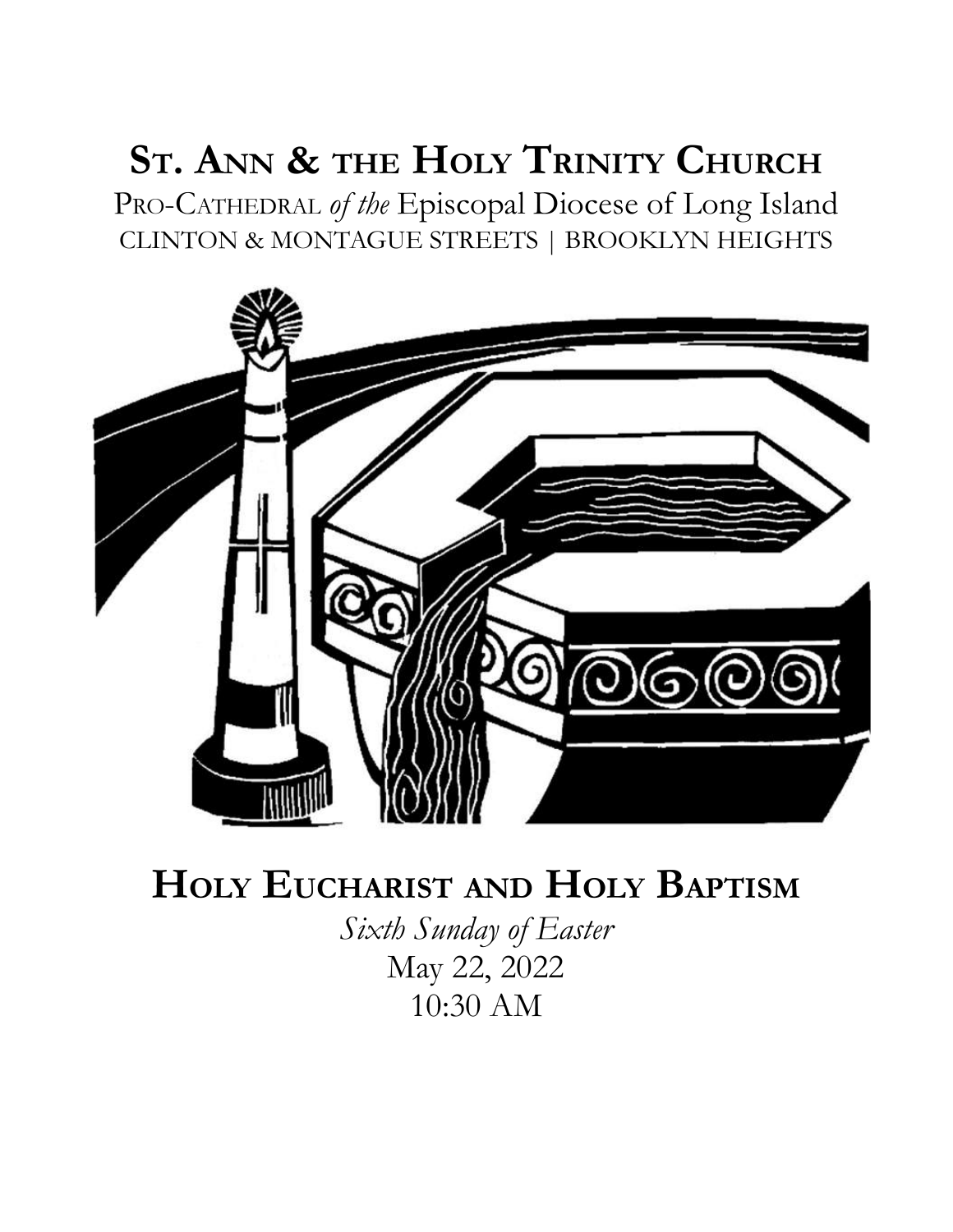## **WELCOME**

## *TO* ST. ANN & THE HOLY TRINITY CHURCH PRO-CATHEDRAL *of the* Episcopal Diocese of Long Island

St. Ann & the Holy Trinity Episcopal Church is a house of worship and community commons in Brooklyn Heights. We are so glad you have come to worship with us. As you know, the ongoing pandemic makes this an extraordinary time that requires us to take precautions to protect ourselves and others. We ask while you are here to please follow all of these health protocols:

- *● Those who have recently tested positive for Covid-19, have Covid-like symptoms, or been in contact with someone who has them, may not attend in-person worship.*
- *● Masks over both nose and mouth continue to be required on church grounds.*
- *● We now sing while wearing our masks!*

St. Ann's is a friendly and welcoming church that is deeply committed to sharing God's love, caring for creation, and serving our neighbors in need. We remain steadfast in our prayers for the safety of our community, our nation and the world and that all God's people can live in freedom and peace.

|                                       | <b>Celebrant &amp; Preacher</b> The Rev. Canon John E. Denaro |
|---------------------------------------|---------------------------------------------------------------|
| Lay Eucharistic Minister Mary Johnson |                                                               |
|                                       | First Reader Benjamin Graham                                  |
| <b>Second Reader</b> Mary Johnson     |                                                               |
|                                       | <b>Intercessor</b> Tony Holmes                                |
|                                       | <b>Usher</b> Tony Holmes                                      |
|                                       | <b>Director of Music</b> Gregory D'Agostino                   |
|                                       | <b>Cantor</b> Amy van Roekel                                  |
|                                       | <b>Altar Guild</b> Claudia Barber, Margaret Victor,           |
|                                       | <b>Nancy Nicolette</b>                                        |
| Livestream Director Eleana Donaldson  |                                                               |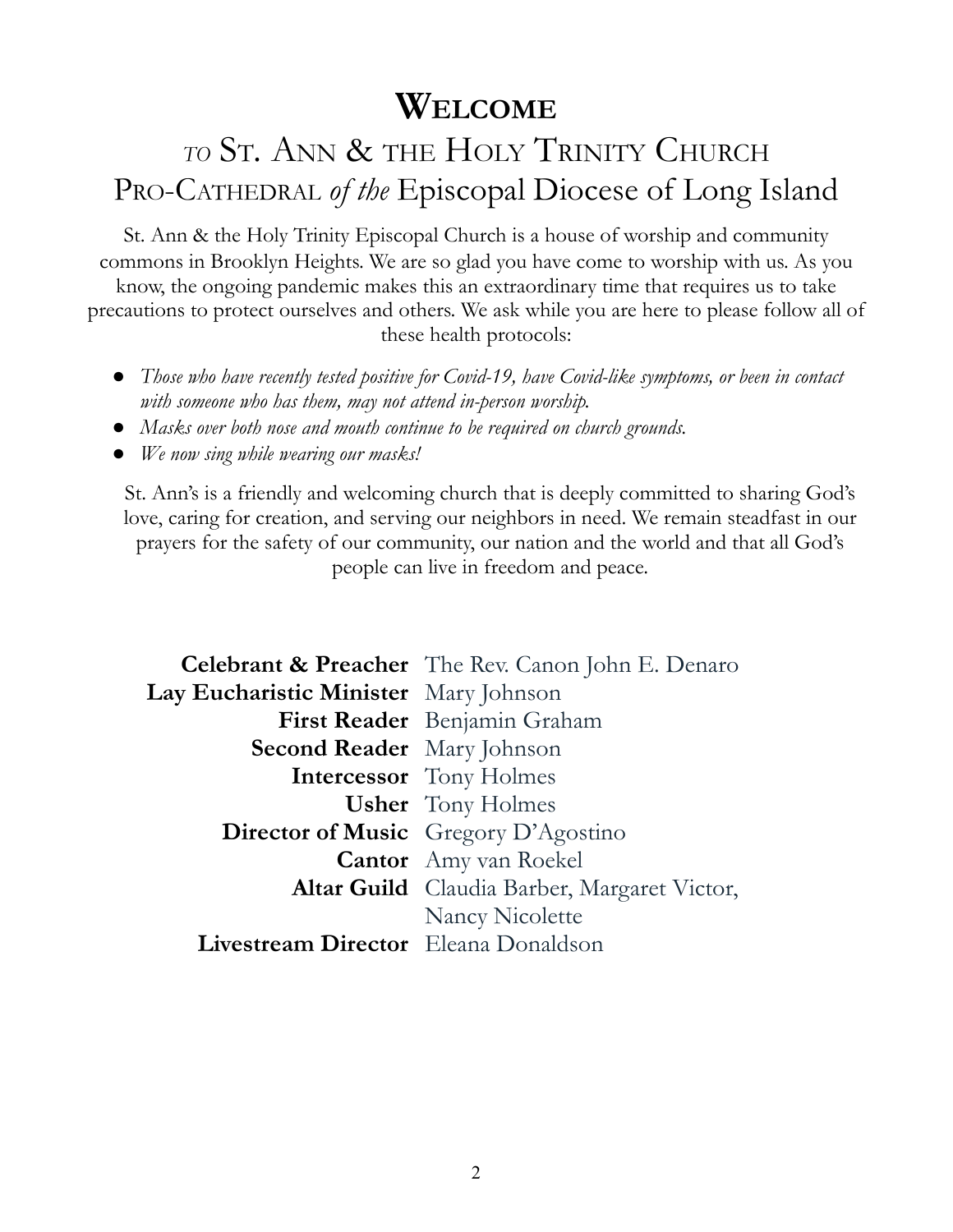**THE LITURGY OF THE WORD**

*The people stand and sing.*

#### **PROCESSIONAL HYMN** *The Hymnal 1982, #296*

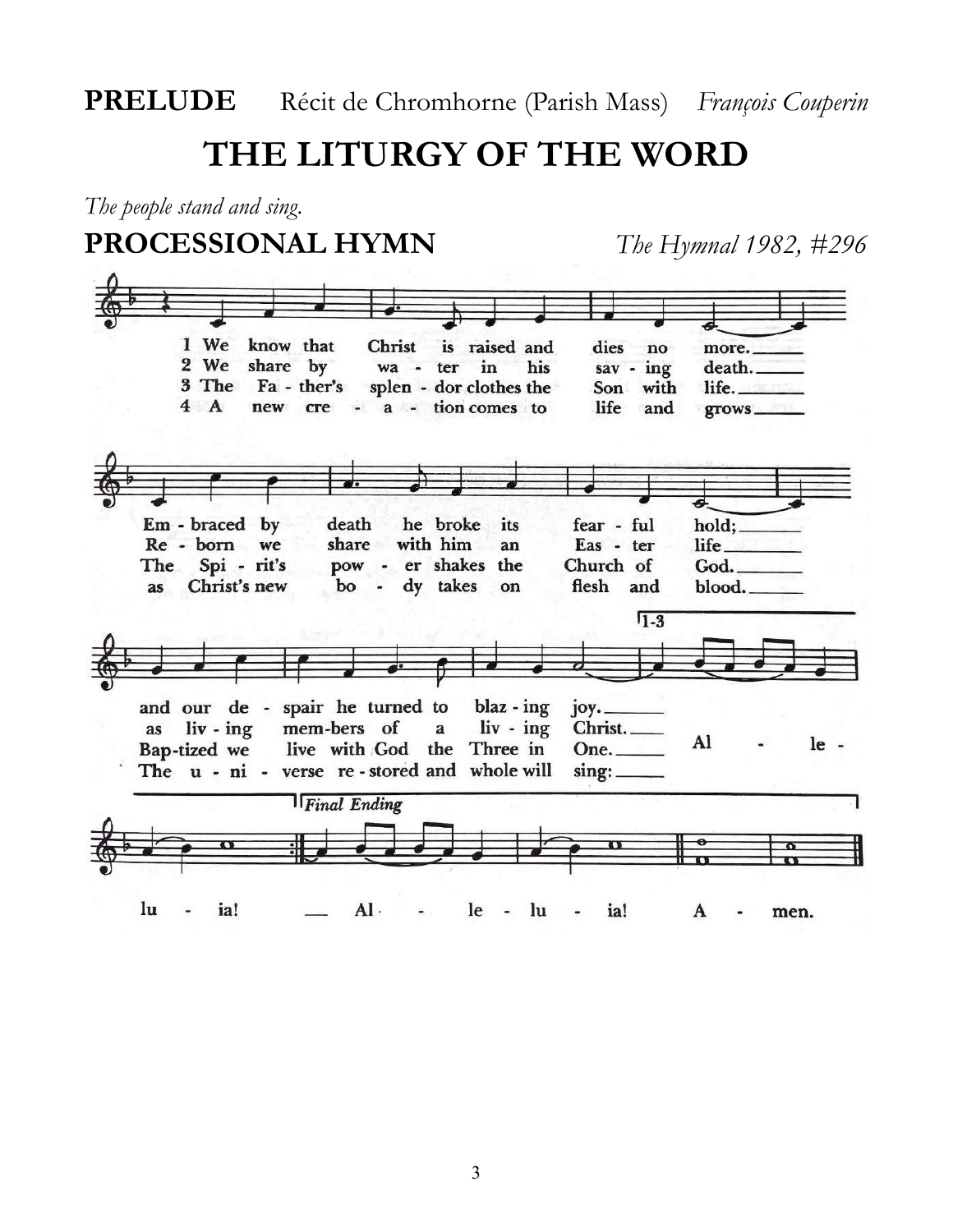## **OPENING ACCLAMATION**

*Celebrant* Alleluia. Christ is risen.

*People* **The Lord is risen indeed. Alleluia.**

*The Celebrant then continues:*

There is one Body and one Spirit;

*People* **There is one hope in God's call to us;**

*Celebrant* One Lord, one Faith, one Baptism;

*People* **One God and Father of all.**

### **GLORIA**

*All* **Glory to God in the highest, and peace to his people on earth. Lord God, heavenly King, almighty God and Father, we worship you, we give you thanks, we praise you for your glory. Lord Jesus Christ, only Son of the Father, Lord God, Lamb of God, you take away the sin of the world: have mercy on us; you are seated at the right hand of the Father: receive our prayer. For you alone are the Holy One, you alone are the Lord, you alone are the Most High, Jesus Christ, with the Holy Spirit, in the glory of God the Father. Amen.**

### **COLLECT OF THE DAY**

*Celebrant* God be with you.

#### *People* **And also with you.**

*Celebrant* Let us pray.

O God, you have prepared for those who love you such good things as surpass our understanding: Pour into our hearts such love towards you, that we, loving you in all things and above all things, may obtain your promises, which exceed all that we can desire; through Jesus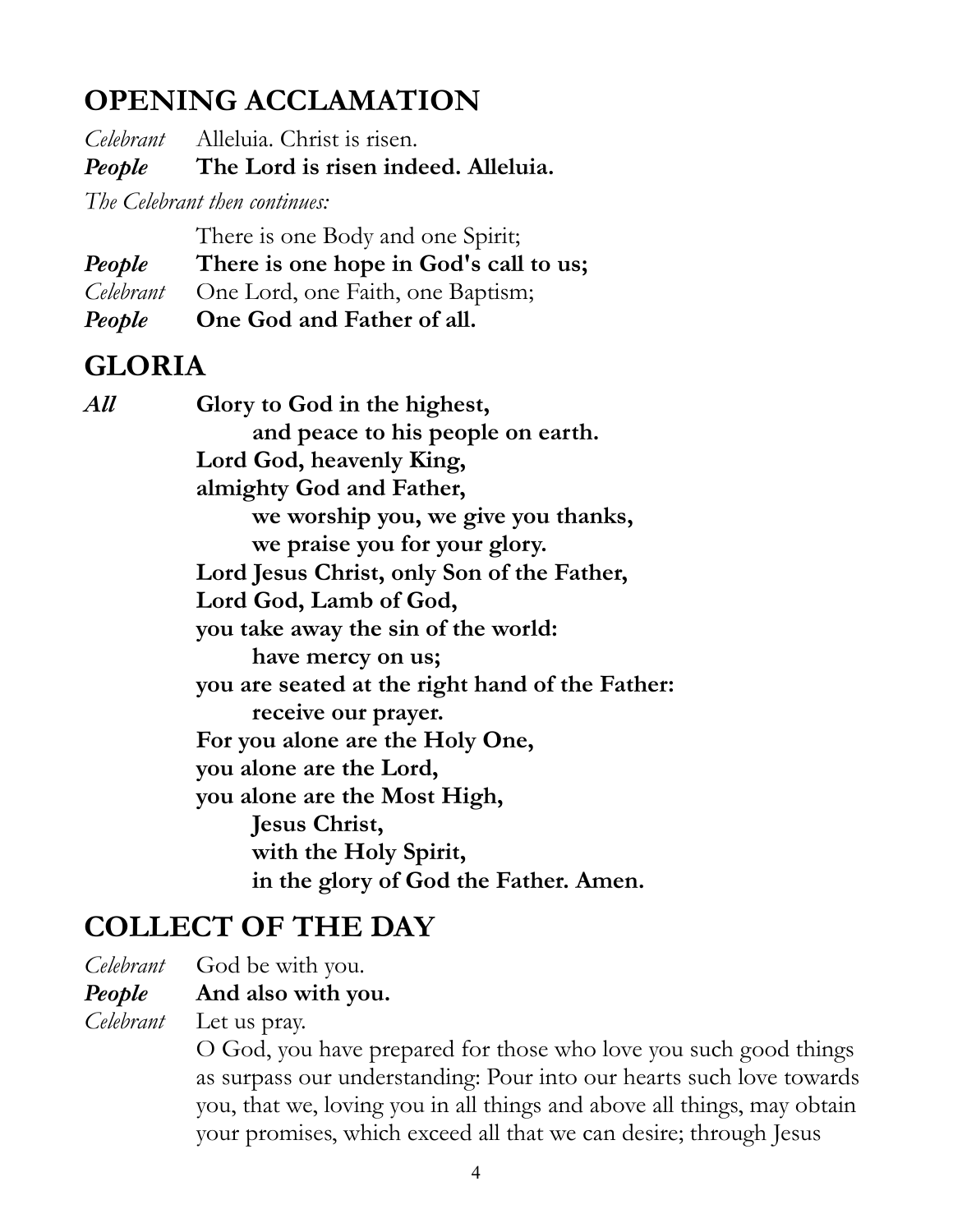Christ our Lord, who lives and reigns with you and the Holy Spirit, one God, for ever and ever.

#### *People* **Amen.**

### **THE FIRST LESSON** *Acts 16:9-15*

*Reader* A Reading from the Acts of the Apostles.

During the night Paul had a vision: there stood a man of Macedonia pleading with him and saying, "Come over to Macedonia and help us." When he had seen the vision, we immediately tried to cross over to Macedonia, being convinced that God had called us to proclaim the good news to them.

We set sail from Troas and took a straight course to Samothrace, the following day to Neapolis, and from there to Philippi, which is a leading city of the district of Macedonia and a Roman colony. We remained in this city for some days. On the sabbath day we went outside the gate by the river, where we supposed there was a place of prayer; and we sat down and spoke to the women who had gathered there. A certain woman named Lydia, a worshiper of God, was listening to us; she was from the city of Thyatira and a dealer in purple cloth. The Lord opened her heart to listen eagerly to what was said by Paul. When she and her household were baptized, she urged us, saying, "If you have judged me to be faithful to the Lord, come and stay at my home." And she prevailed upon us.

*Reader* Hear what the Spirit is saying to the Church. *People* **Thanks be to God.**

**PSALM 67** *Deus misereatur*

| May God be merciful to us and bless us, *<br>show us the light of his countenance and come to us.                               |
|---------------------------------------------------------------------------------------------------------------------------------|
| Let your ways be known upon earth, *<br>your saving health among all nations.                                                   |
| Let the peoples praise you, O God; $*$<br>let all the peoples praise you.                                                       |
| Let the nations be glad and sing for joy, $*$<br>for you judge the peoples with equity<br>and guide all the nations upon earth. |
| Let the peoples praise you, O God; $*$<br>let all the peoples praise you.                                                       |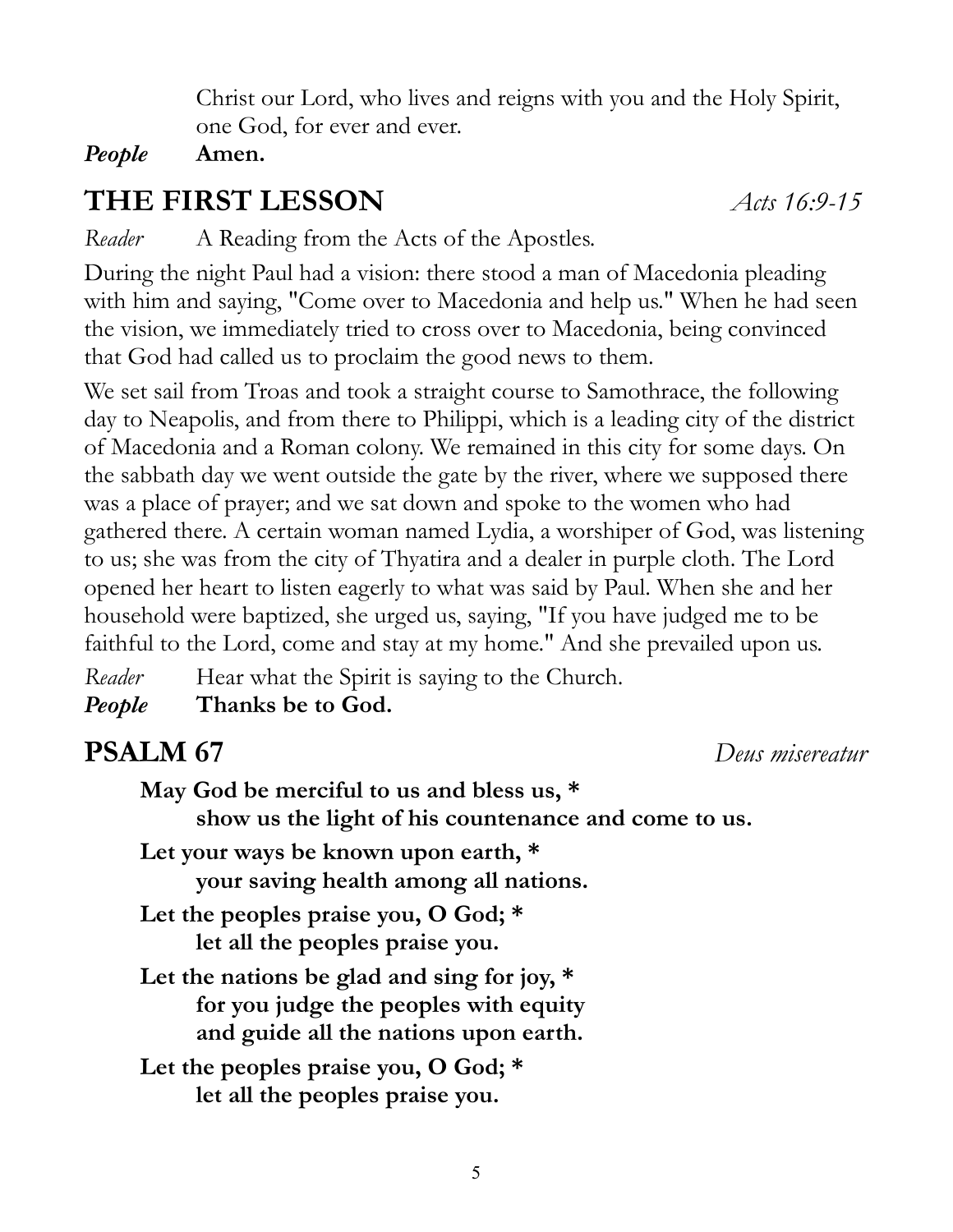**The earth has brought forth her increase; \* may God, our own God, give us his blessing. May God give us his blessing, \***

**and may all the ends of the earth stand in awe of him.**

## **THE SECOND LESSON** *Revelation 21:10, 22-22:5*

*Reader* A Reading from the Revelation to John.

In the spirit the angel carried me away to a great, high mountain and showed me the holy city Jerusalem coming down out of heaven from God.

I saw no temple in the city, for its temple is the Lord God the Almighty and the Lamb. And the city has no need of sun or moon to shine on it, for the glory of God is its light, and its lamp is the Lamb. The nations will walk by its light, and the kings of the earth will bring their glory into it. Its gates will never be shut by day-- and there will be no night there. People will bring into it the glory and the honor of the nations. But nothing unclean will enter it, nor anyone who practices abomination or falsehood, but only those who are written in the Lamb's book of life.

Then the angel showed me the river of the water of life, bright as crystal, flowing from the throne of God and of the Lamb through the middle of the street of the city. On either side of the river is the tree of life with its twelve kinds of fruit, producing its fruit each month; and the leaves of the tree are for the healing of the nations. Nothing accursed will be found there any more. But the throne of God and of the Lamb will be in it, and his servants will worship him; they will see his face, and his name will be on their foreheads. And there will be no more night; they need no light of lamp or sun, for the Lord God will be their light, and they will reign forever and ever.

*Reader* Hear what the Spirit is saying to the Church.

*People* **Thanks be to God.**

## **THE HOLY GOSPEL** *John 14:23-29*

*Gospeller* The Holy Gospel of our Lord Jesus Christ according to John.

#### *People* **Glory to you, Lord Christ.**

Jesus said to Judas (not Iscariot), "Those who love me will keep my word, and my Father will love them, and we will come to them and make our home with them. Whoever does not love me does not keep my words; and the word that you hear is not mine, but is from the Father who sent me.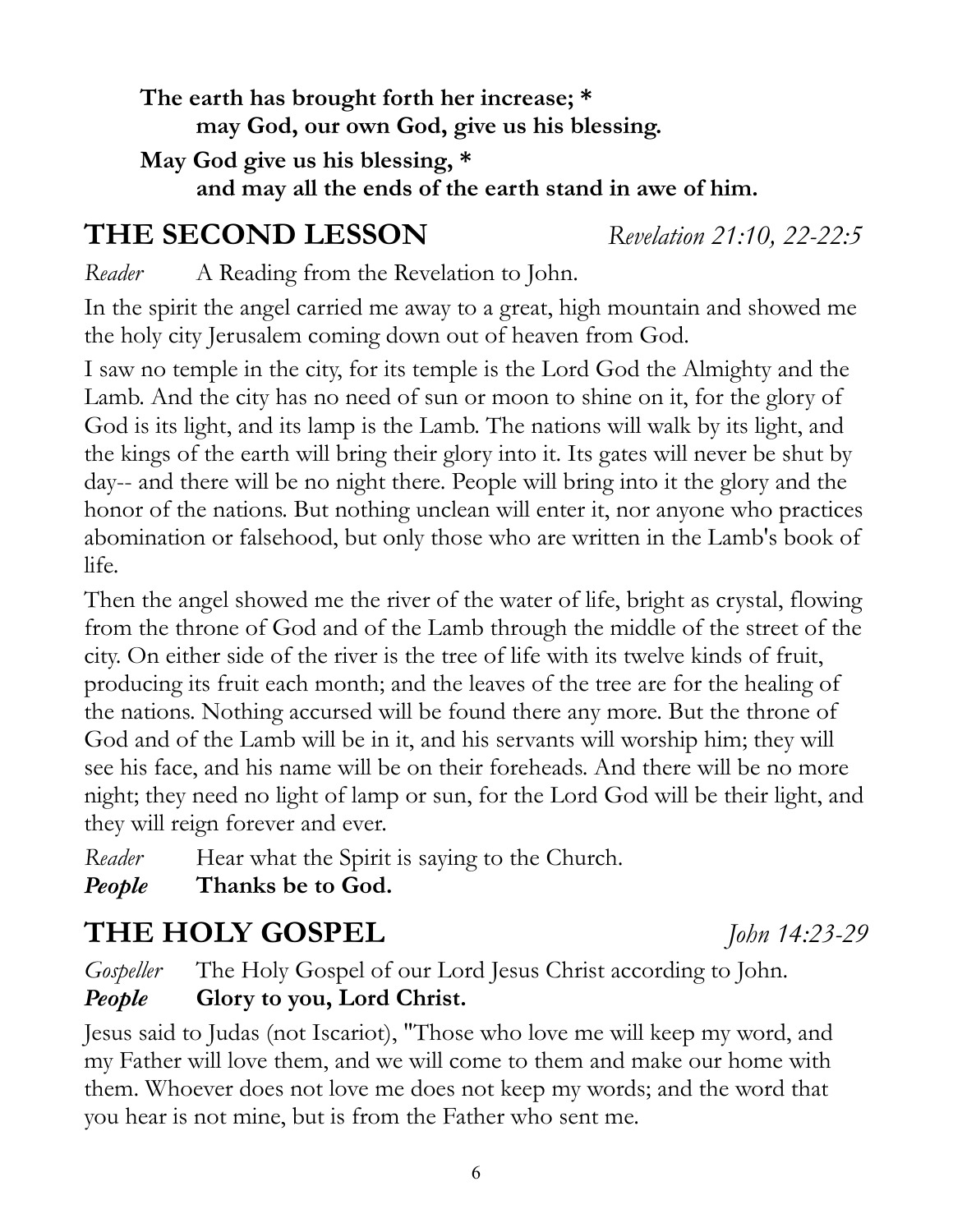"I have said these things to you while I am still with you. But the Advocate, the Holy Spirit, whom the Father will send in my name, will teach you everything, and remind you of all that I have said to you. Peace I leave with you; my peace I give to you. I do not give to you as the world gives. Do not let your hearts be troubled, and do not let them be afraid. You heard me say to you, `I am going away, and I am coming to you.' If you loved me, you would rejoice that I am going to the Father, because the Father is greater than I. And now I have told you this before it occurs, so that when it does occur, you may believe."

*Gospeller* The Gospel of the Lord. *People* **Praise to you, Lord Christ.**

**SERMON** *The Rev. Canon John E. Denaro*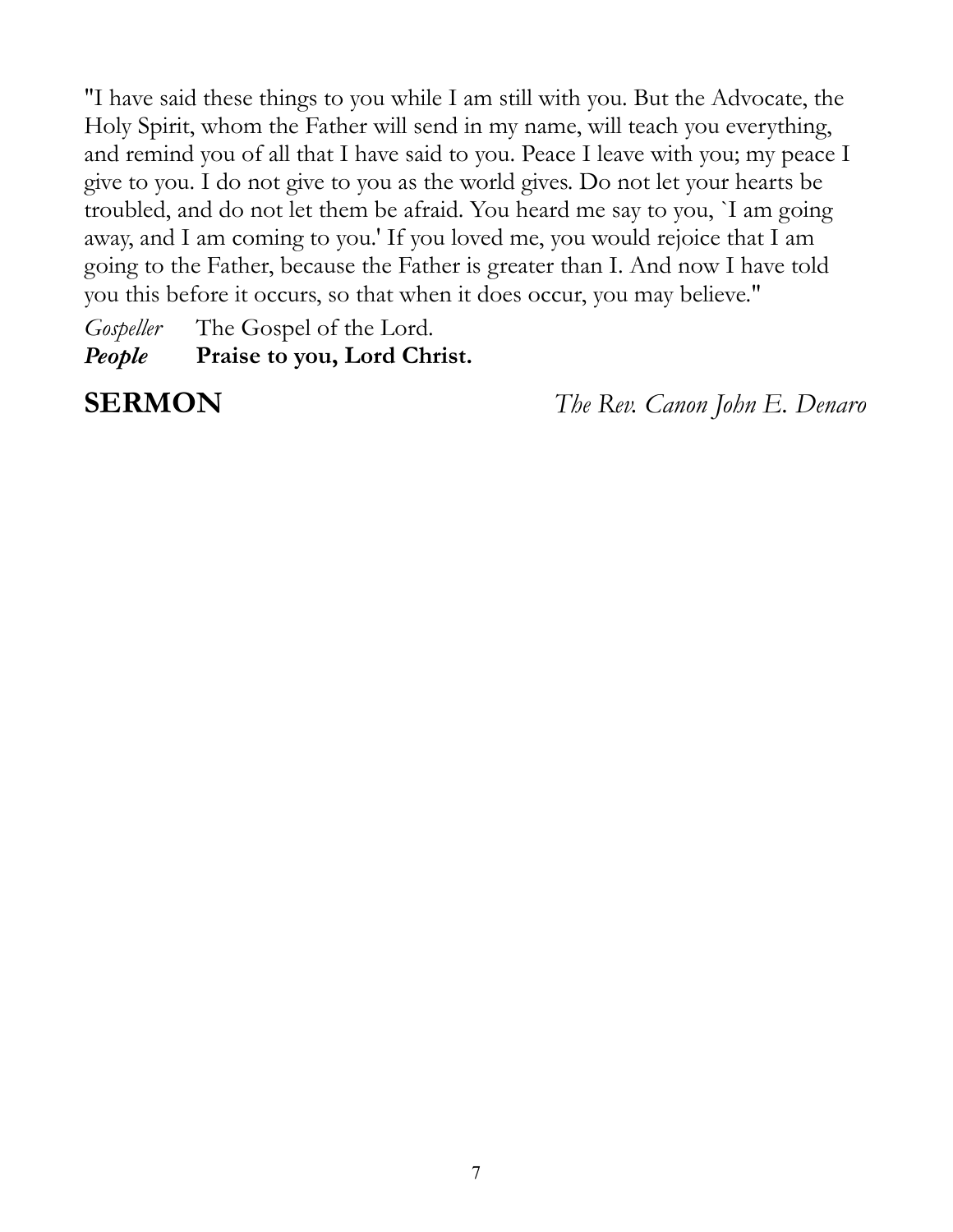# **HOLY BAPTISM**

| <b>Candidate</b> |   |
|------------------|---|
| Parents          | I |
| Godparents       | S |

*Candidate* Sage Anne Watkins Lauren & Marley Watkins *Godparents* Shamsid-Deen Watkins & Darcie Joseph Watkins

## **PRESENTATION AND EXAMINATION OF THE CANDIDATE**

| Celebrant               | The Candidate for Holy Baptism will now be presented.                                                           |
|-------------------------|-----------------------------------------------------------------------------------------------------------------|
| Parents &<br>Godparents | I present Sage Anne to receive the Sacrament of Baptism.                                                        |
|                         | The Celebrant asks the parents and godparents:                                                                  |
| Celebrant               | Will you be responsible for seeing that the child you present is<br>brought up in the Christian faith and life? |
| Parents &<br>Godparents | I will, with God's help.                                                                                        |
| Celebrant               | Will you by your prayers and witness help this child to grow into<br>the full stature of Christ?                |
| Parents &<br>Godparents | I will, with God's help.                                                                                        |
| child:                  | The following questions are asked of the parents and godparents who speak on behalf of the                      |
| Question                | Do you renounce Satan and all the spiritual forces of wickedness<br>that rebel against God?                     |
| Answer                  | I renounce them.                                                                                                |
| Question                | Do you renounce the evil powers of this world which corrupt and<br>destroy the creatures of God?                |
| Answer                  | I renounce them.                                                                                                |
| Question                | Do you renounce all sinful desires that draw you from the love of<br>God?                                       |
| <b>Answer</b>           | I renounce them.                                                                                                |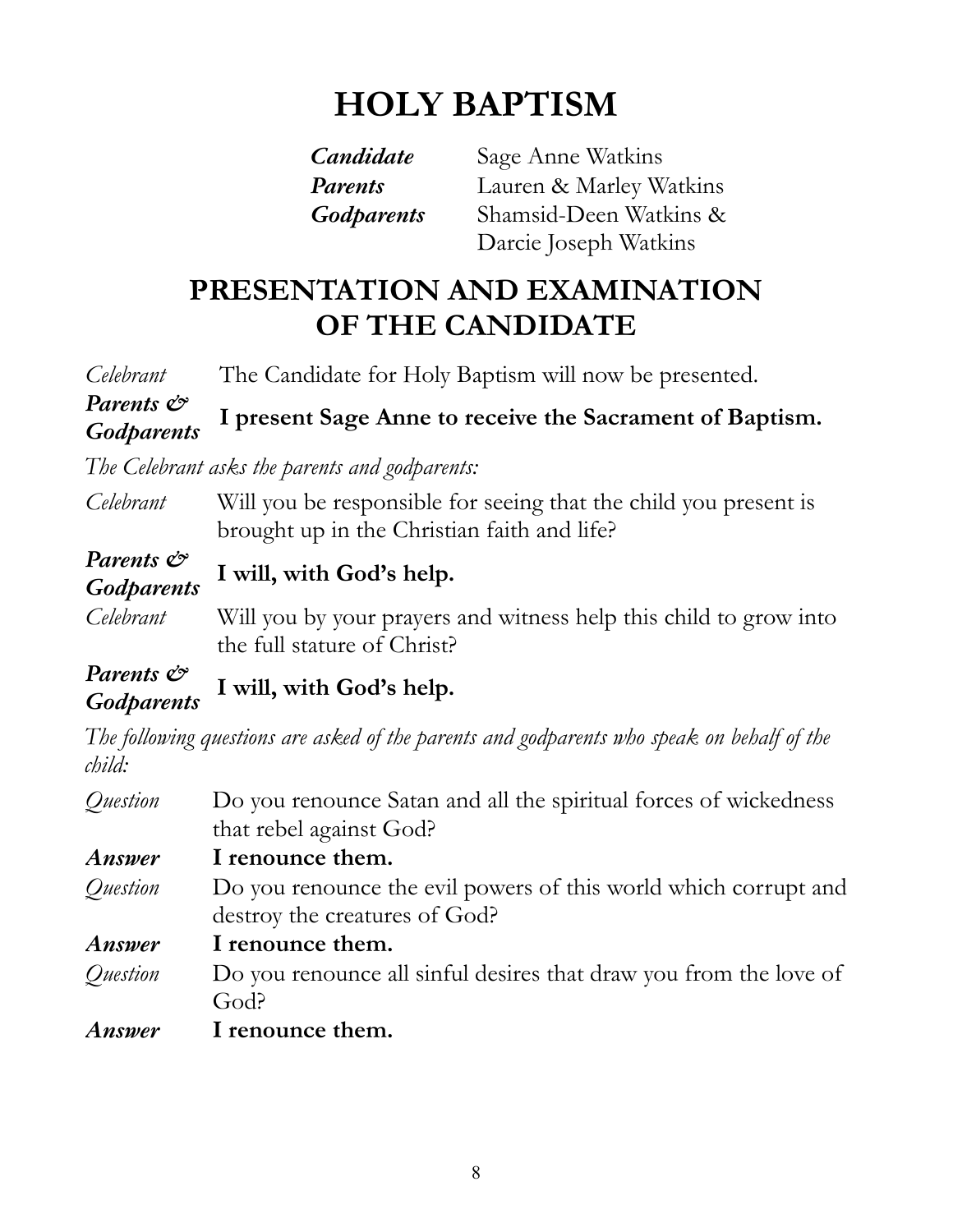| Question      | Do you turn to Jesus Christ and accept him as your Savior? |
|---------------|------------------------------------------------------------|
| Answer        | I do.                                                      |
| Question      | Do you put your whole trust in his grace and love?         |
| Answer        | I do.                                                      |
| Question      | Do you promise to follow and obey him as your Lord?        |
| <b>Answer</b> | I do.                                                      |

*The Celebrant now addresses the whole congregation, saying:*

| Celebrant | Will you who witness these vows do all in your power to support   |
|-----------|-------------------------------------------------------------------|
|           | this person in a life in Christ?                                  |
| People    | We will.                                                          |
| Celebrant | Let us join with this person in committing ourselves to Christ by |
|           | renewing our own baptismal covenant.                              |

## **THE BAPTISMAL COVENANT**

| Celebrant | Do you believe in God the Father?                    |
|-----------|------------------------------------------------------|
| People    | I believe in one God, the Father almighty,           |
|           | creator of heaven and earth.                         |
| Celebrant | Do you believe in Jesus Christ, the Son of God?      |
| People    | I believe in Jesus Christ, his only Son, our Lord.   |
|           | He was conceived by the power of the Holy Spirit     |
|           | and born of the Virgin Mary.                         |
|           | He suffered under Pontius Pilate,                    |
|           | was crucified, died, and was buried.                 |
|           | He descended to the dead.                            |
|           | On the third day he rose again.                      |
|           | He ascended into heaven,                             |
|           | and is seated at the right hand of the Father.       |
|           | He will come again to judge the living and the dead. |
| Celebrant | Do you believe in God the Holy Spirit?               |
| People    | I believe in the Holy Spirit,                        |
|           | the holy catholic Church,                            |
|           | the communion of saints,                             |
|           | the forgiveness of sins,                             |
|           | the resurrection of the body,                        |
|           | and the life everlasting.                            |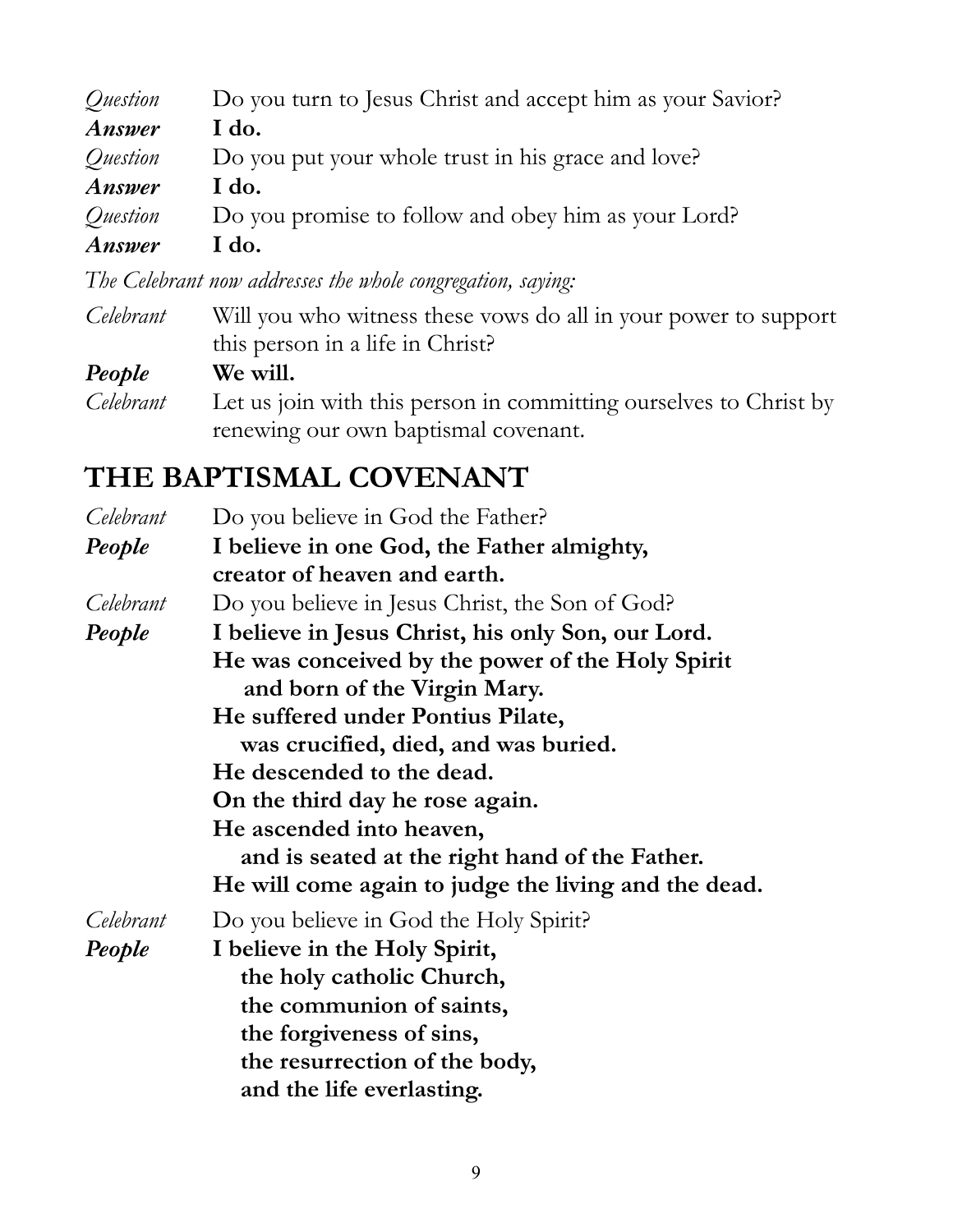| Celebrant | Will you continue in the apostles' teaching and fellowship, in the<br>breaking of bread, and in the prayers? |
|-----------|--------------------------------------------------------------------------------------------------------------|
| People    | I will, with God's help.                                                                                     |
| Celebrant | Will you persevere in resisting evil, and, whenever you fall into sin,<br>repent and return to the Lord?     |
| People    | I will, with God's help.                                                                                     |
| Celebrant | Will you proclaim by word and example the Good News of God in<br>Christ?                                     |
| People    | I will, with God's help.                                                                                     |
| Celebrant | Will you seek and serve Christ in all persons, loving your neighbor<br>as yourself?                          |
| People    | I will, with God's help.                                                                                     |
| Celebrant | Will you strive for justice and peace among all people, and respect<br>the dignity of every human being?     |
| People    | I will, with God's help.                                                                                     |

## **PRAYERS FOR THE CANDIDATE**

| Celebrant   | Let us now pray for this person who is to receive the sacrament of<br>new birth. |
|-------------|----------------------------------------------------------------------------------|
| Intercessor | Deliver her, O Lord, from the way of sin and death.                              |
| People      | Lord, hear our prayer.                                                           |
| Intercessor | Open her heart to your grace and truth.                                          |
| People      | Lord, hear our prayer.                                                           |
| Intercessor | Fill her with your holy and life-giving Spirit.                                  |
| People      | Lord, hear our prayer.                                                           |
| Intercessor | Teach her to love others in the power of the Spirit.                             |
| People      | Lord, hear our prayer.                                                           |
| Intercessor | Send her into the world in witness to your love.                                 |
| People      | Lord, hear our prayer.                                                           |
| Intercessor | Bring her to the fullness of your peace and glory.                               |
| People      | Lord, hear our prayer.                                                           |
| Celebrant   | Grant, O Lord, that all who are baptized into the death of Jesus                 |
|             | Christ your Son may live in the power of his resurrection and look               |
|             | for him to come again in glory; who lives and reigns now and for<br>ever. Amen.  |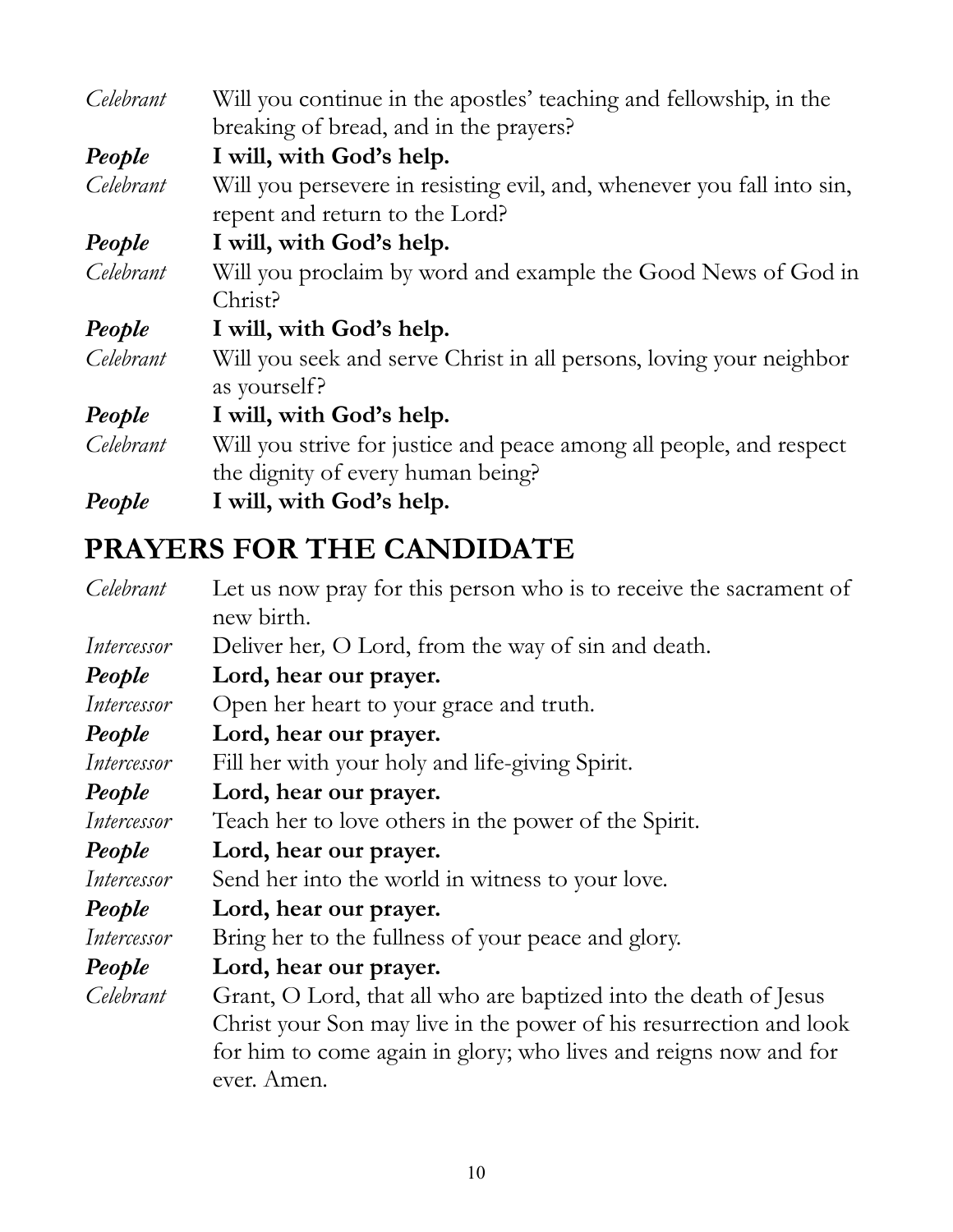## **THANKSGIVING OVER THE WATER**

*The Celebrant blesses the water, first saying:*

*Celebrant* The Lord be with you. *People* **And also with you.** *Celebrant* Let us give thanks to the Lord our God. *People* **It is right to give God thanks and praise.**

*Celebrant* We thank you, Almighty God, for the gift of water. Over it the Holy Spirit moved in the beginning of creation. Through it you led the children of Israel out of their bondage in Egypt into the land of promise. In it your Son Jesus received the baptism of John and was anointed by the Holy Spirit as the Messiah, the Christ, to lead us, through his death and resurrection, from the bondage of sin into everlasting life.

> We thank you, Father, for the water of Baptism. In it we are buried with Christ in his death. By it we share in his resurrection. Through it we are reborn by the Holy Spirit. Therefore in joyful obedience to your Son, we bring into his fellowship those who come to him in faith, baptizing them in the Name of the Father, and of the Son, and of the Holy Spirit.

*At the following words, the Celebrant touches the water:*

*Celebrant* Now sanctify this water, we pray you, by the power of your Holy Spirit, that those who here are cleansed from sin and born again may continue for ever in the risen life of Jesus Christ our Savior. To him, to you, and to the Holy Spirit, be all honor and glory, now and for ever. **Amen.**

### **THE BAPTISM**

*The Celebrant pours the water on the Candidate, saying:*

*Celebrant* Sage Anne, I baptize you in the Name of the Father, and of the Son, and of the Holy Spirit.

*People* **Amen.**

*The Celebrant marks a Cross on the Candidate's forehead, with the Oil of Chrism, saying:*

- *Celebrant* Sage Anne, you are sealed by the Holy Spirit in Baptism, and marked as Christ's own, for ever.
- *People* **Amen.**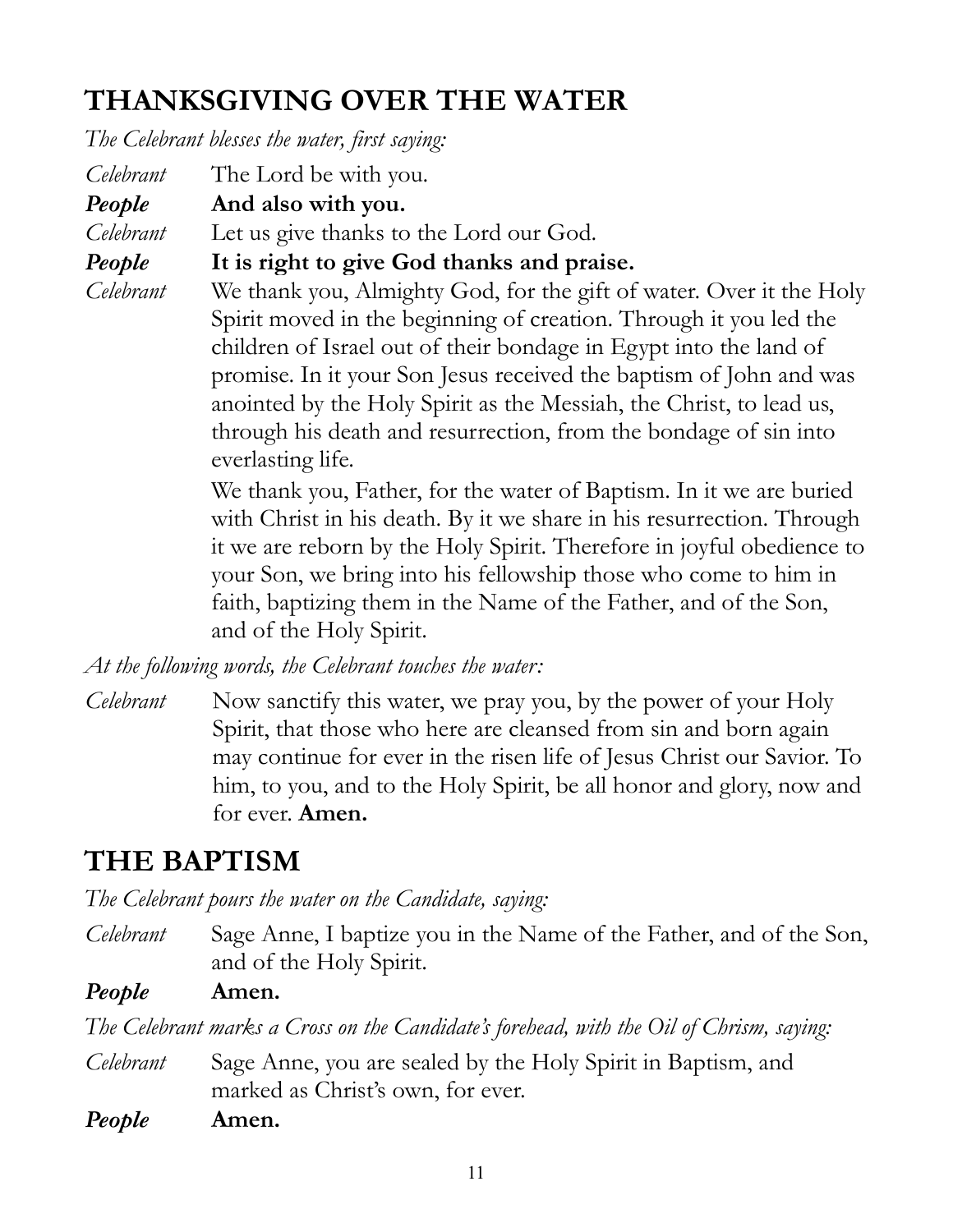*The Baptismal Candle is presented to the newly baptized, as the Celebrant says:*

*Celebrant* May Christ, the true Light who enlightens everyone that comes to him, shine in your heart that you may clearly see the path to life eternal.

| People    | Amen.                                                                 |
|-----------|-----------------------------------------------------------------------|
| Celebrant | Let us pray.                                                          |
|           | Heavenly Father, we thank you that by water and the Holy Spirit       |
|           | you have bestowed upon this your servant the forgiveness of sin,      |
|           | and have raised her to the new life of grace. Sustain her, O Lord, in |
|           | your Holy Spirit. Give her an inquiring and discerning heart, the     |
|           | courage to will and to persevere, a spirit to know and love you, and  |
|           | the gift of joy and wonder in all your works. Amen.                   |
| Celebrant | Let us welcome the newly baptized.                                    |
| People    | We receive you into the household of God. Confess the faith of        |
|           | Christ crucified, proclaim his resurrection, and share with us        |

#### **THE PEACE**

*Celebrant* The peace of Christ be always with you. *People* **And also with you.**

**in his eternal priesthood.**

#### **OFFERTORY SENTENCE**

### **MUSIC MEDITATION**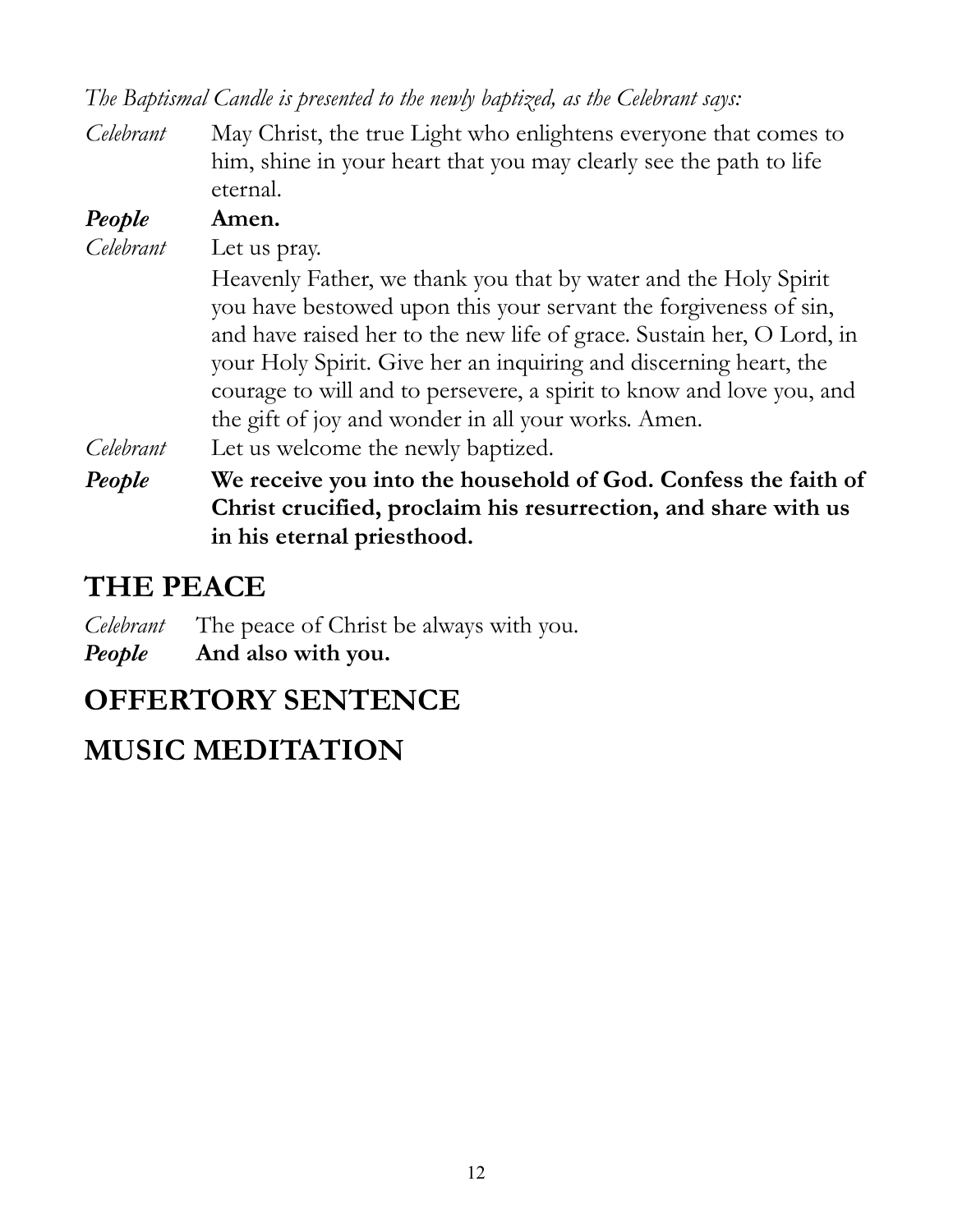#### **PRESENTATION HYMN** *The Hymnal 1982, #512*

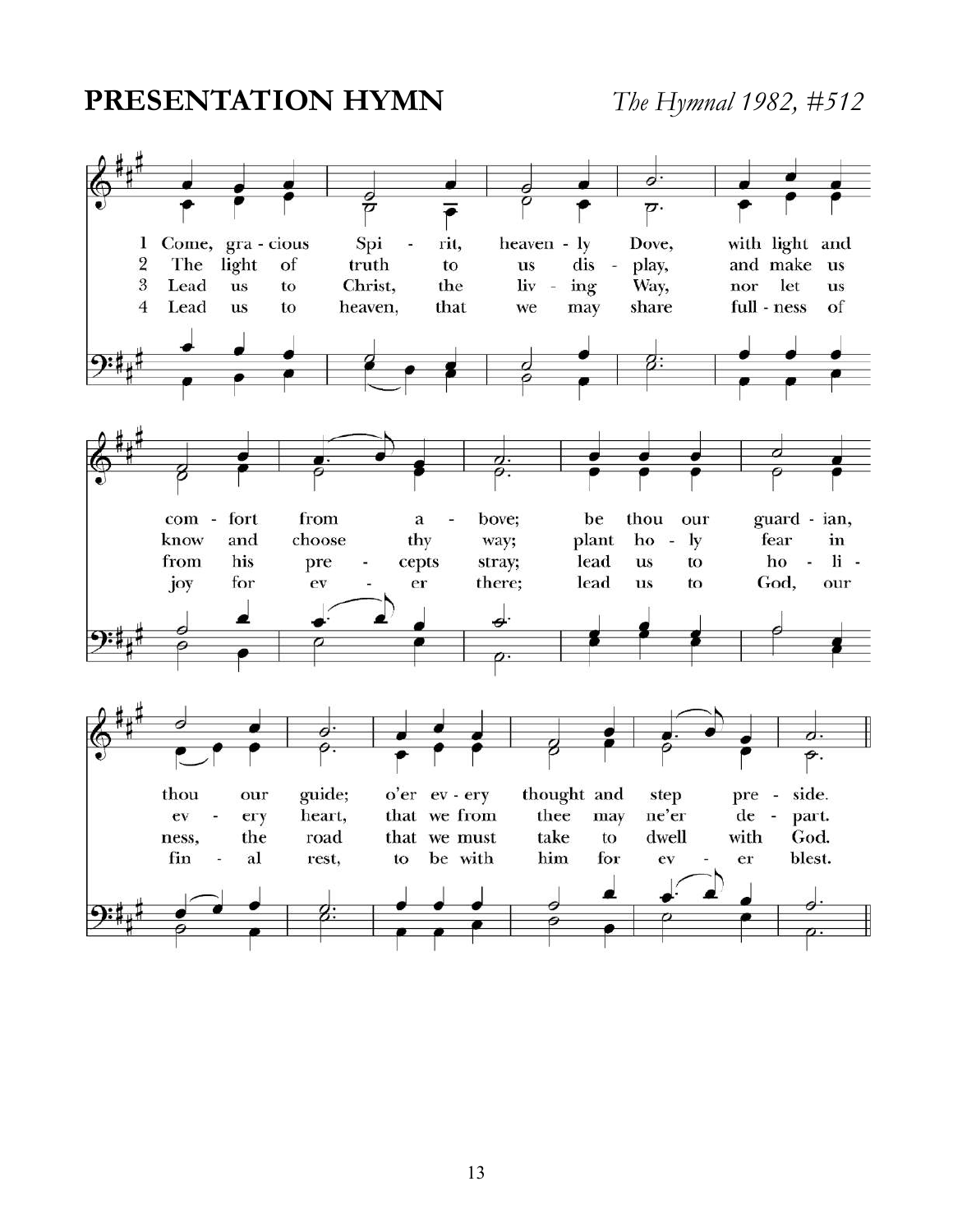# **THE HOLY COMMUNION**

#### **THE GREAT THANKSGIVING** *Eucharistic Prayer A*

*Celebrant* The Lord be with you.

**People And also with you.**

*Celebrant* Lift up your hearts.

**People We lift them to the Lord.**

*Celebrant* Let us give thanks to the Lord our God.

**People It is right to give God thanks and praise.**

*Celebrant* It is right, and a good and joyful thing, always and everywhere to give thanks to you, Father Almighty, Creator of heaven and earth. Because in Jesus Christ our Lord you have received us as your sons and daughters, made us citizens of your kingdom, and given us the Holy Spirit to guide us into all truth. Therefore we praise you, joining our voices with Angels and Archangels and with all the company of heaven, who for ever sing this hymn to proclaim the glory of your Name:

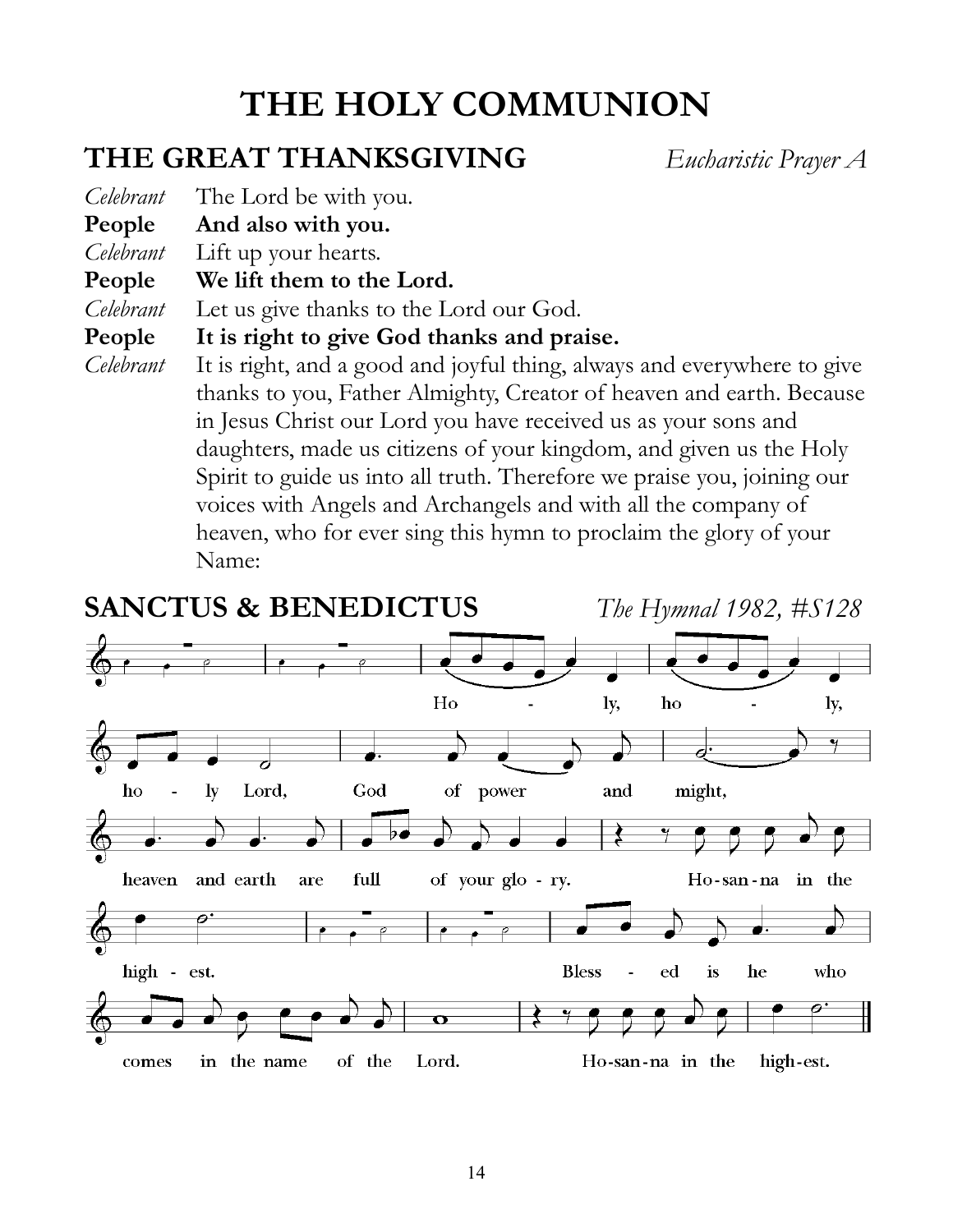#### *Then the Celebrant continues.*

Holy and gracious Father: In your infinite love you made us for yourself, and, when we had fallen into sin and become subject to evil and death, you, in your mercy, sent Jesus Christ, your only and eternal Son, to share our human nature, to live and die as one of us, to reconcile us to you, the God and Father of all.

He stretched out his arms upon the cross, and offered himself, in obedience to your will, a perfect sacrifice for the whole world.

On the night he was handed over to suffering and death, our Lord Jesus Christ took bread; and when he had given thanks to you, he broke it, and gave it to his disciples, and said, "Take, eat: This is my Body, which is given for you. Do this for the remembrance of me."

After supper he took the cup of wine; and when he had given thanks, he gave it to them, and said, "Drink this, all of you: This is my Blood of the new Covenant, which is shed for you and for many for the forgiveness of sins. Whenever you drink it, do this for the remembrance of me."

Therefore we proclaim the mystery of faith:

**All Christ has died. Christ is risen. Christ will come again.**

#### *The Celebrant continues*

We celebrate the memorial of our redemption, O Father, in this sacrifice of praise and thanksgiving. Recalling his death, resurrection, and ascension, we offer you these gifts.

Sanctify them by your Holy Spirit to be for your people the Body and Blood of your Son, the holy food and drink of new and unending life in him. Sanctify us also that we may faithfully receive this holy Sacrament, and serve you in unity, constancy, and peace; and at the last day bring us with all your saints into the joy of your eternal kingdom.

All this we ask through your Son Jesus Christ: By him, and with him, and in him, in the unity of the Holy Spirit all honor and glory is yours, Almighty Father, now and for ever. **Amen.**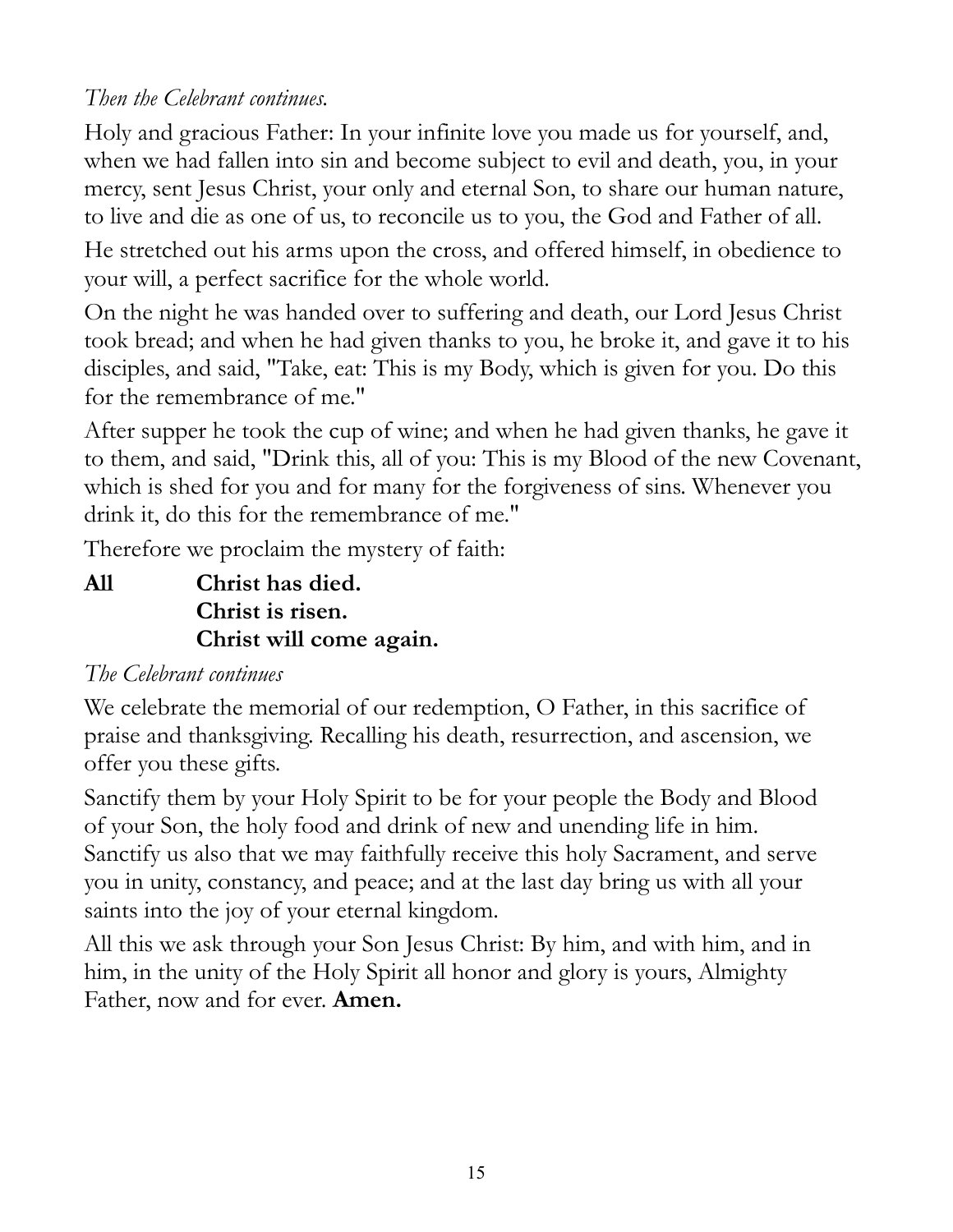

#### **THE BREAKING OF THE BREAD**

*Celebrant* Alleluia. Christ our Passover is sacrificed for us; *People* **Therefore let us keep the feast. Alleluia.**

#### **INVITATION TO COMMUNION**

*Celebrant* The gifts of God for the people of God. Take them in remembrance that Christ died for you, and feed on him in your hearts by faith with thanksgiving.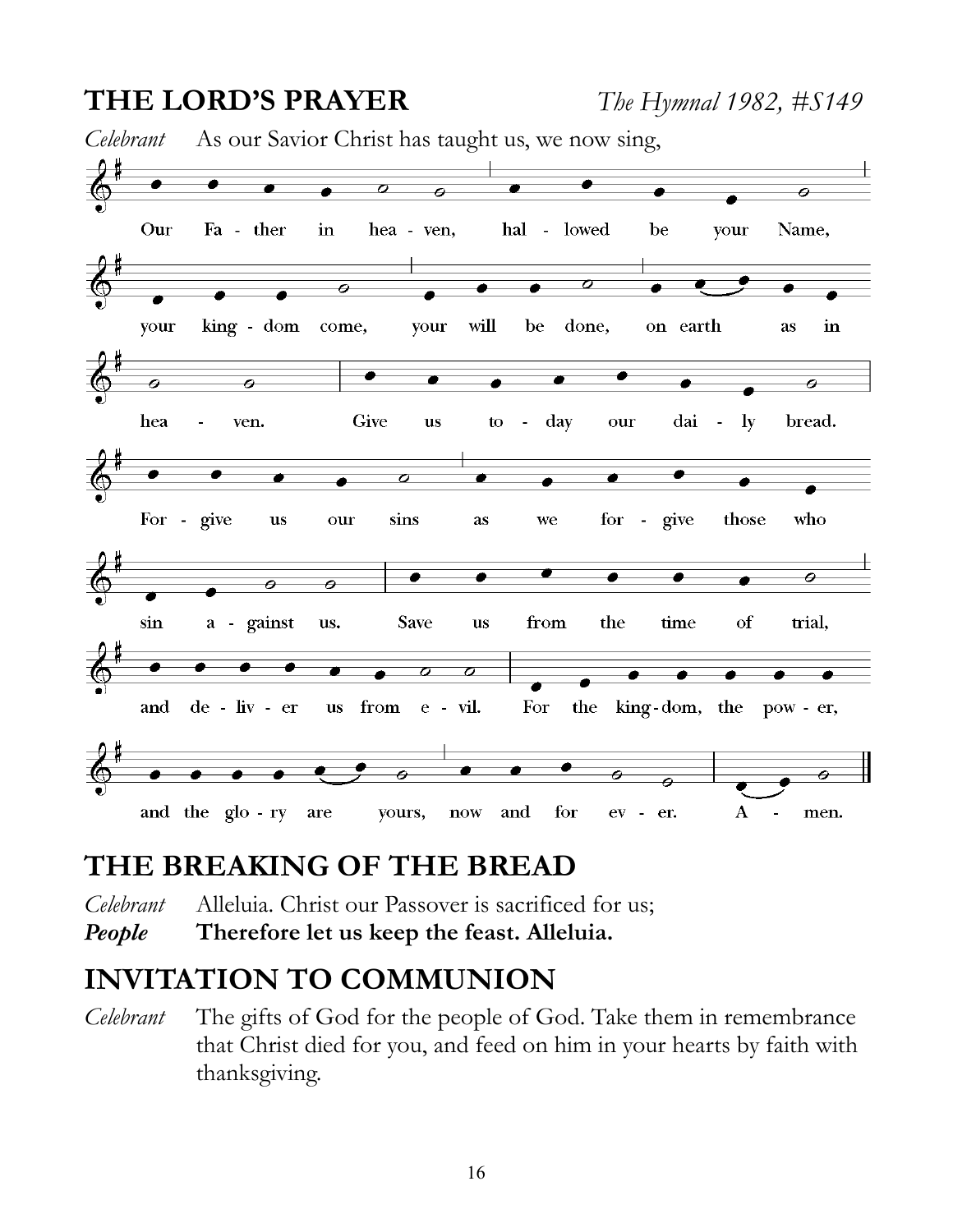*All are welcome to receive Holy Communion. In light of the Covid-19 pandemic, communion is offered in one kind (bread only). The Lay Eucharistic Minister receives the wine on behalf of the congregation. At St. Ann & the Holy Trinity Church, our common practice is to receive the bread in outstretched hands. Please indicate to the Celebrant if you would like gluten-free communion bread. If you do not wish to receive Communion, you are invited to come forward and cross your arms over your chest and the priest will offer a blessing.*

#### **POST-COMMUNION PRAYER**

*Celebrant* Let us pray. *People* **Almighty and everliving God, we thank you for feeding us with the spiritual food of the most precious Body and Blood of your Son our Savior Jesus Christ; and for assuring us in these holy mysteries that we are living members of the Body of your Son, and heirs of your eternal kingdom. And now, O God, send us out to do the work you have given us to do, to love and serve you as faithful witnesses of Christ our Lord. To him, to you, and to the Holy Spirit, be honor and glory, now and for ever. Amen.**

#### **BLESSING & DISMISSAL**

*Celebrant* The God of peace, who brought again from the dead our Lord Jesus Christ, the great Shepherd of the sheep, through the blood of the everlasting covenant, make you perfect in every good work to do his will, working in you that which is pleasing in his sight; and the blessing of God Almighty, the Father, the Son, and the Holy Spirit, be among you, and remain with you always.

*People* **Amen.**

*Celebrant* Let us go forth in the name of Christ. Alleluia, alleluia.

*People* **Thanks be to God. Alleluia, alleluia.**